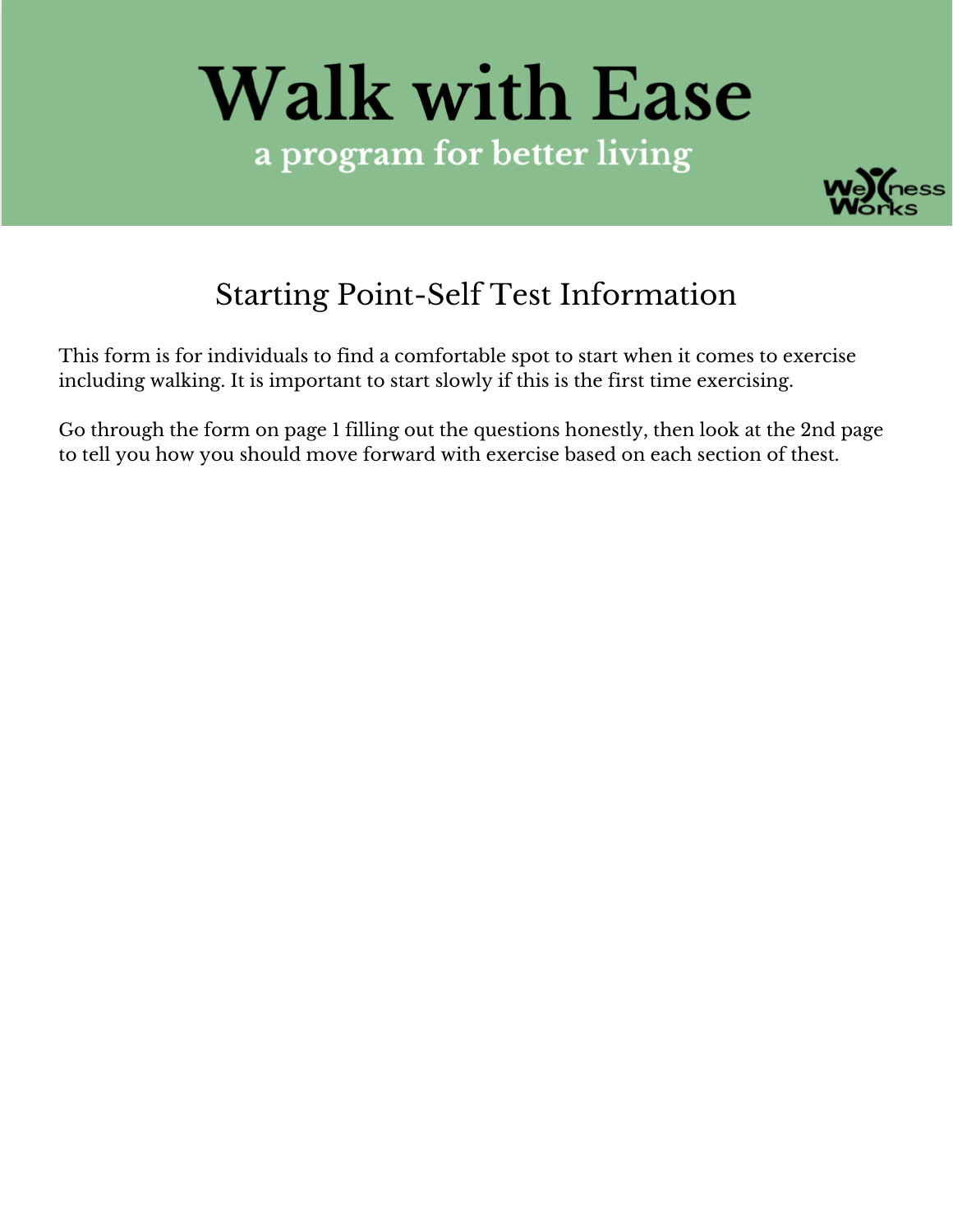### Starting Point Self-test

| Pain<br>Please circle the number that describes how much physical pain your arthritis<br>has caused during the past week.  |                |                                |             |  |     |   |   |                     |   |    |  |
|----------------------------------------------------------------------------------------------------------------------------|----------------|--------------------------------|-------------|--|-----|---|---|---------------------|---|----|--|
| O                                                                                                                          | $\overline{1}$ |                                | 2 3 4 5     |  |     | 6 | 7 | 8                   | 9 | 10 |  |
| No pain                                                                                                                    |                |                                |             |  |     |   |   | As bad as it can be |   |    |  |
| Fatigue<br>Please circle the number that describes how much of a problem fatigue has been<br>for you during the past week. |                |                                |             |  |     |   |   |                     |   |    |  |
| 0                                                                                                                          |                | $2 \left( \frac{1}{2} \right)$ | $3^{\circ}$ |  | 4 5 | 6 | 7 | 8                   | 9 | 10 |  |
| A major problem<br>No problem                                                                                              |                |                                |             |  |     |   |   |                     |   |    |  |
| <b>Physical Limitations</b>                                                                                                |                |                                |             |  |     |   |   |                     |   |    |  |

the following items are about activities you might do during a typical day. Does your health now *limit* you in these activities? if so, how much? (Circle one number on each line.)

|                                                                                                    | <b>Not</b><br>at all | Yes,<br>a little | Yes,<br>a lot |
|----------------------------------------------------------------------------------------------------|----------------------|------------------|---------------|
| Vigorous activities, such as running, lifting heavy<br>objects, participating in strenuous sports  |                      | $\mathcal{P}$    | 3             |
| Moderate activities, such as moving a table,<br>pushing a vacuum cleaner, bowling, or playing golf |                      | 2                | 3             |
| Lifting or carrying groceries                                                                      |                      | $\mathcal{P}$    | 3             |
| Climbing several flights of stairs                                                                 |                      | 2                | 3             |
| Climbing one flight of stairs                                                                      |                      | $\overline{2}$   | 3             |
| Bending, kneeling, or stooping                                                                     |                      | $\overline{2}$   | 3             |
| Walking more than a mile                                                                           |                      | $\mathcal{P}$    | 3             |
| Walking several hundred yards                                                                      |                      | $\overline{2}$   | 3             |
| Walking one hundred yards                                                                          |                      | 2                | 3             |
| Bathing or dressing yourself                                                                       |                      | $\mathcal{P}$    | 3             |
| Add up all the circled numbers and write<br>your total Physical limitations score in the box:      |                      |                  |               |